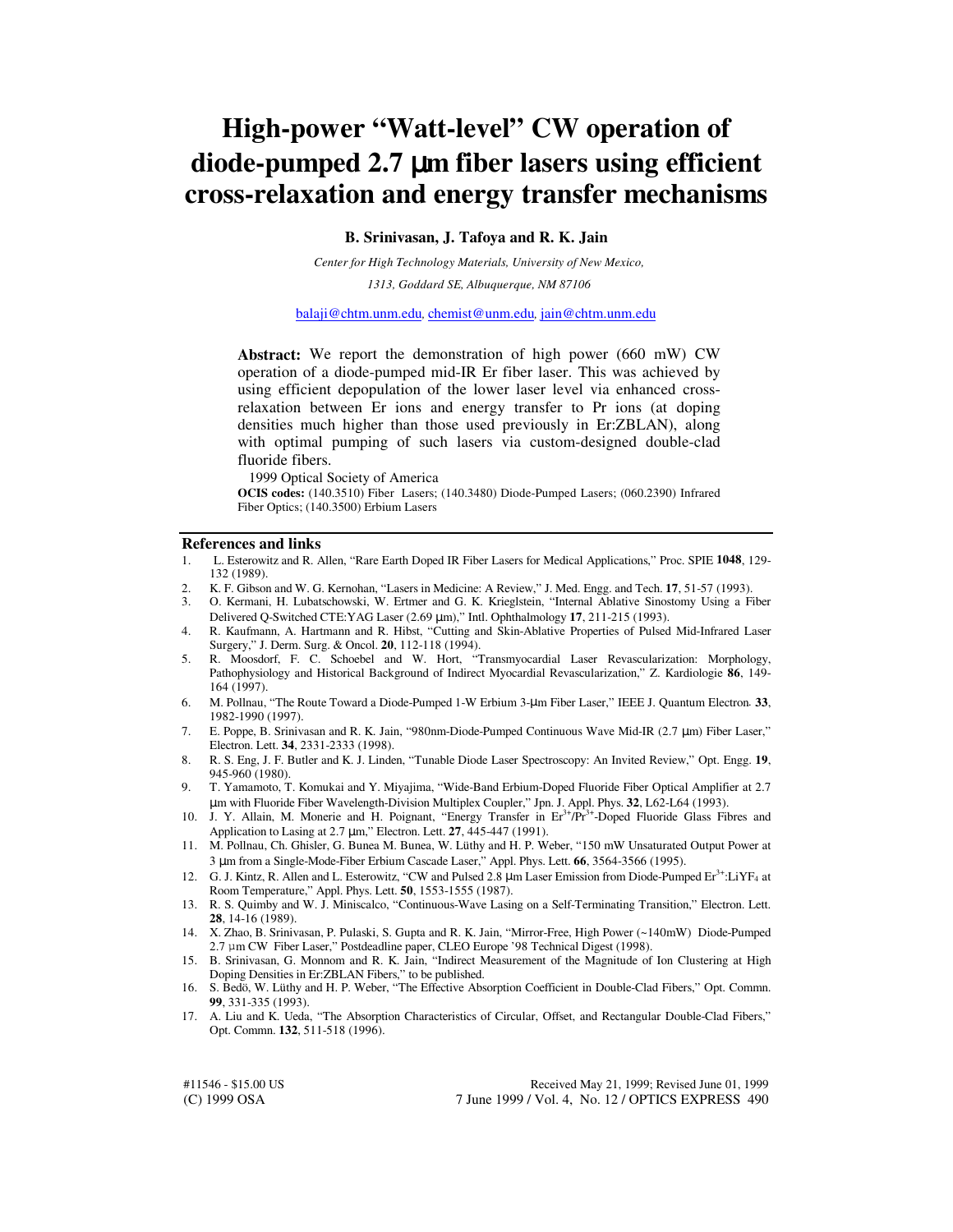- 18. D. S. Knowles and H. P. Jenssen, "Upconversion versus Pr-Deactivation for Efficient 3 µm Laser Operation in Er," IEEE J. Quantum. Electron. **28**, 1197-1208 (1992).
- 19. L. Wetenkamp, G. F. West and H. Többen, "Co-Doping Effects in Erbium<sup>3+</sup>- and Holmium<sup>3+</sup>-Doped ZBLAN Glasses," J. Non-Crystalline Solids **140**, 25-30 (1992).
- 20. These results were submitted for presentation at the Conference for Lasers and Electro-Optics (CLEO) '99 as a postdeadline paper on 4/26/99 (paper #CPD23, CLEO '99, Baltimore, May 23-28, 1999).
- 21. This fiber was obtained from Thorlabs, Inc., NJ, USA.
- 22. Note that the lifetime values quoted here were based on our own measurements in Er-doped ZBLAN fibers and as such show small deviations from other values reported in the literature for similar ZBLAN bulk samples and fibers and related fluoride hosts (see references 6,10,13,18).
- 23. V. K. Bogdanov, W. E. K. Gibbs, D. J. Booth, J. S. Javorniczky, P. J. Newman and D. R. MacFarlane, "Fluorescence from Highly-Doped Erbium Fluorozirconate Glasses Pumped at 800 nm," Opt. Commn. **132**, 73-76 (1996).
- 24. M. Pollnau, Ch. Ghisler, W. Lüthy and H. P. Weber, "Cross-Sections of Excited-State Absorption at 800 nm in Erbium-Doped ZBLAN Fiber," Appl. Phys. B **67**, 23-28 (1998).

Because of the strong water absorption near 3 µm in tissue and the consequent ultrashort penetration depths (of a few microns), compact high power (100 mW to 1 W) 2.7 µm laser sources with  $TEM_{00}$  beam quality have several important applications in ultrafine intraocular and endoscopic laser surgery including transmyocardial revascularization and other intra-arterial procedures [1-7]. Compact and efficient sources of mid-IR radiation are also needed for infrared countermeasures applications, and for ppb (parts per billion) level spectroscopic monitoring [8] of several important species such as carbon monoxide (CO), formaldehyde (H<sub>2</sub>CO), nitric oxide (NO), nitrogen dioxide (NO<sub>2</sub>), hydrogen sulphide (H<sub>2</sub>S), arsine  $(AsH<sub>3</sub>)$ , and phosphine (PH<sub>3</sub>).

The 2.7 µm transition in Er:ZBLAN is well-suited for several of the above applications. For instance, the broad tunability [9] of this transition  $(2.65-2.83 \text{ }\mu\text{m})$  should enable ppb spectral monitoring of H<sub>2</sub>S (2.65  $\mu$ m) and NO (2.7  $\mu$ m). However, as has been frequently stated, the longer natural lifetime of the lower laser level  $(^{4}I_{13/2}$ , 9.4 ms) relative to that of the upper laser level  $({}^{4}I_{11/2}, 7.5 \text{ ms})$  of the 2.7 µm transition often results in a population bottleneck that inhibits efficient steady-state (CW) lasing in Er:ZBLAN fiber lasers [6,7,10-12]; as such this transition has been frequently called "self-terminating" [10,13]. We have previously demonstrated alleviation of this bottleneck and strongly enhanced efficiencies and output powers [7,14] by a simple technique, namely the use of fibers with high concentrations (>10,000 ppm) of Er. It was hypothesized that such high concentrations not only reduce the problem of ground state bleaching, but also cause significantly enhanced cross-relaxation via the formation of Er ion clusters [15], whose net effect is to relax the excitation from the lower laser level  $(^4I_{13/2})$  to the ground state  $(^4I_{15/2})$ , while upconverting an adjacent ion to the  ${}^{4}I_{9/2}$  state. A fringe benefit of the use of high Er doping densities is the natural amenability of the consequent high core absorption to optimized designs of double-clad fibers [16,17] capable of being pumped by relatively inexpensive high power diode arrays.

In this Letter, we demonstrate further improvements in the power and efficiency of CW lasing at the 2.7  $\mu$ m transition in Er<sup>3+</sup>:ZBLAN fiber lasers by utilizing a complementary technique [6,10,18,19] for enhancing the rate of depletion of the  ${}^{4}I_{13/2}$  level of Er by energy transfer to the  ${}^{3}F_{3}$  and the  ${}^{3}F_{4}$  levels of Pr (see Fig. 1). In particular, we demonstrate 660 mW of CW output from a 791 nm diode array-pumped Er/Pr:ZBLAN rectangular-clad fiber laser with a slope efficiency of 13% with respect to the absorbed pump power [20]. The output power demonstrated here is nearly an order of magnitude higher than the highest powers previously reported [14] for a diode-pumped mid-IR fiber laser, and shows evidence of easy scalability to Watt power levels (by very simple improvements such as optimization of the Er-Pr concentrations, increase of the pump power and coupling efficiencies, and the use of optimized output coupling).

(C) 1999 OSA 7 June 1999 / Vol. 4, No. 12 / OPTICS EXPRESS 491 #11546 - \$15.00 US Received May 21, 1999; Revised June 01, 1999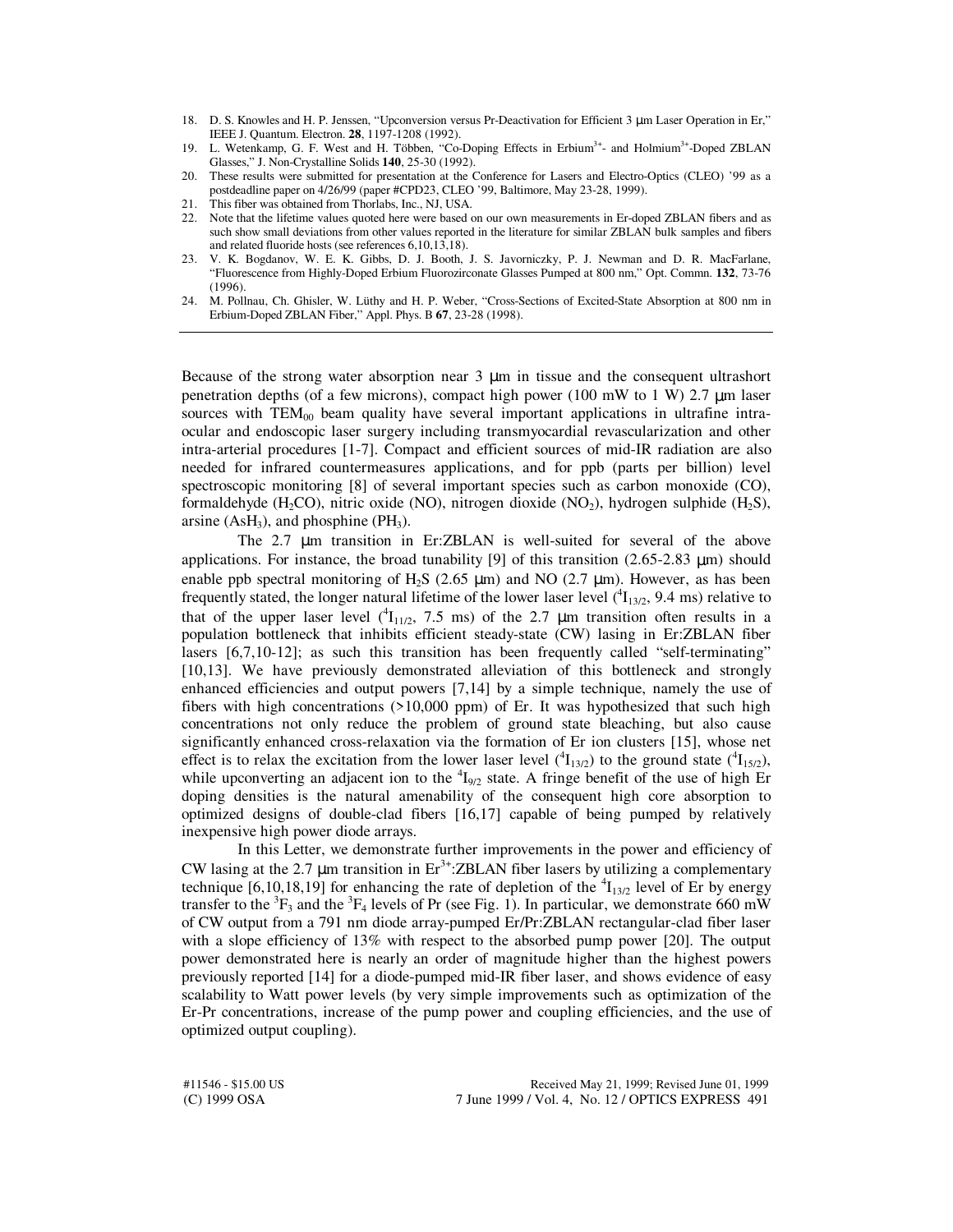

Figure 1. Dominant energy transfer pathways between laser levels in Er and resonantly-matched energy levels in Pr ( $k_1 = 0.15x10^3$  s<sup>-1</sup> and  $k_2 = 0.93x10^3$  s<sup>-1</sup> for our 20,000/5,000 ppm Er/Pr:ZBLAN fiber)

 The fiber used in this work was a custom-designed rectangular-clad Er/Pr:ZBLAN fiber [21]. The rare-earth concentrations in the core (dia.=13  $\mu$ m, NA=0.16) were chosen to be 20,000 ppm of Er and 5,000 ppm of Pr, based on the requirements of efficient absorption in Er and rapid depopulation of the lower laser level (via enhanced cross-relaxation in Er and efficient energy transfer to Pr). The lifetimes for the  ${}^{4}I_{11/2}$  and the  ${}^{4}I_{13/2}$  upper and lower laser levels were measured to be 2.5 ms and 0.7 ms respectively (corresponding to a lifetime ratio κ of 3.57) for this specific co-doped system versus lifetimes of 4 ms and 2 ms respectively ( $\kappa$  = 2.0) for a singly-doped 20,000 ppm Er:ZBLAN fiber, and 7.5 ms and 9.4 ms respectively ( $\kappa = 0.8$ ) [22,23] for the traditional  $\leq 1,000$  ppm low concentration selfterminating 2.7 µm Er:ZBLAN laser. Further details on the criteria used for choosing such dopant concentrations are given below.



Figure 2. Schematic diagram of diode-pumped double-clad fiber laser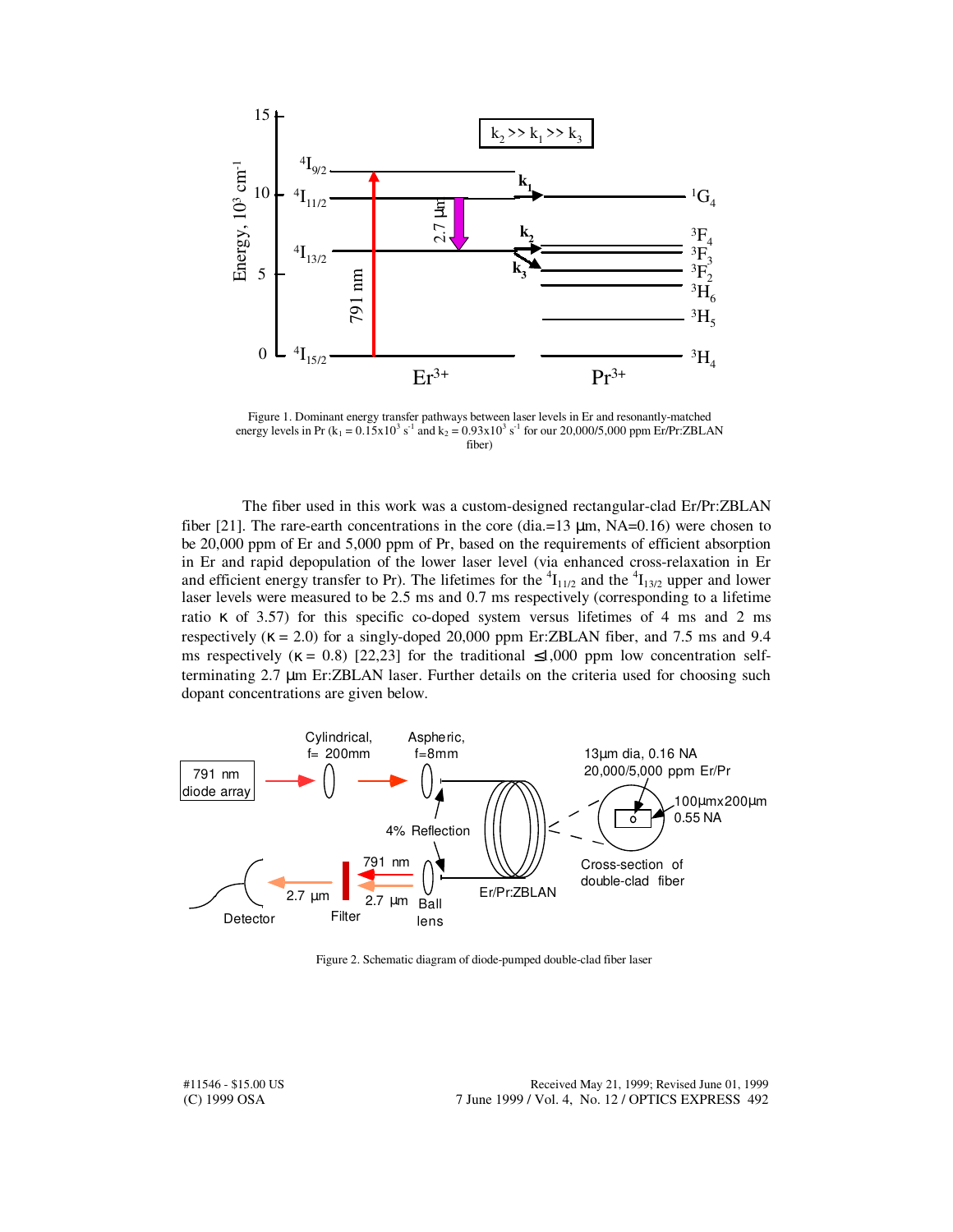A schematic diagram of the diode-pumped fiber laser setup is illustrated in Fig. 2. In our work, we used an OptoPower 791 nm diode array capable of delivering 10 Watts as the pump source. The inner cladding dimensions and NA of the undoped cladding of the double-clad fiber were chosen to be (100µmx200µm) and 0.55 respectively to facilitate high coupling efficiencies for the diode beam (whose characteristics are 8 mm square size, 6.5 mrad divergence in the vertical plane and  $-13$  mrad divergence in the horizontal plane) to be used, as well as to obtain significantly high effective absorption coefficients [16,17]. In order to match the diode array beam shape to the rectangular-clad fiber, we used a cylindrical lens of 20 cm focal length and rotated its axis with respect to the plane of the diode array, to compensate simultaneously for beam-shaping and astigmatism effects and thereby optimize the coupling. The net coupling efficiency and the effective pump (791 nm) absorption coefficient were measured to be 65% and 0.6 dB/m respectively. Given the measured value of the effective pump absorption coefficient and the estimated value of the background losses (0.1 dB/m) at the lasing transition, we chose a fiber length of 14 m for the present experiments; the value of the measured pump absorption for the fiber was ~85%.



Figure 3. Photograph of the experimental setup shown schematically in Fig. 2

Fig. 3 shows a photograph of the experimental setup. Strong green (544 nm) fluorescence is observed when the diode radiation is coupled optimally to the fiber (and was used as a visual indicator to optimize coupling). As illustrated in Fig. 4, this fluorescence is caused by excited state absorption (ESA) [24] from the  ${}^{4}I_{11/2}$  level to the  ${}^{4}F_{5/2}$  level, followed by rapid non-radiative decay to the  ${}^{4}S_{3/2}$  level and subsequent fluorescence from the  ${}^{4}S_{3/2}$ level to the  ${}^{4}I_{15/2}$  level. Despite its visual advantages (including facilitation of the optimization of coupling), this upconversion mechanism represents a detrimental pathway for depopulation of the upper laser level. As such, the choice of the 791 nm pump wavelength was made in part to reduce the detrimental effects of this ESA (the ESA crosssection at 791 nm is approximately 100 times weaker than that at the peak value at 808 nm). Even lower values of ESA from the  ${}^{4}I_{11/2}$  level can be obtained by detuning the pump laser to shorter wavelengths, but at the expense of reduced ground state absorption and a reduction in the "beneficial" lower laser level  $({}^{4}I_{13/2})$  depleting ESA. Wavelength detuning of the order of 2-3 nm may be optimum for this case, and is well within the tuning range of the pump diode array. For a given power level, precise optimization is best done by detuning the pump wavelength for highest output powers.

(C) 1999 OSA 7 June 1999 / Vol. 4, No. 12 / OPTICS EXPRESS 493 #11546 - \$15.00 US Received May 21, 1999; Revised June 01, 1999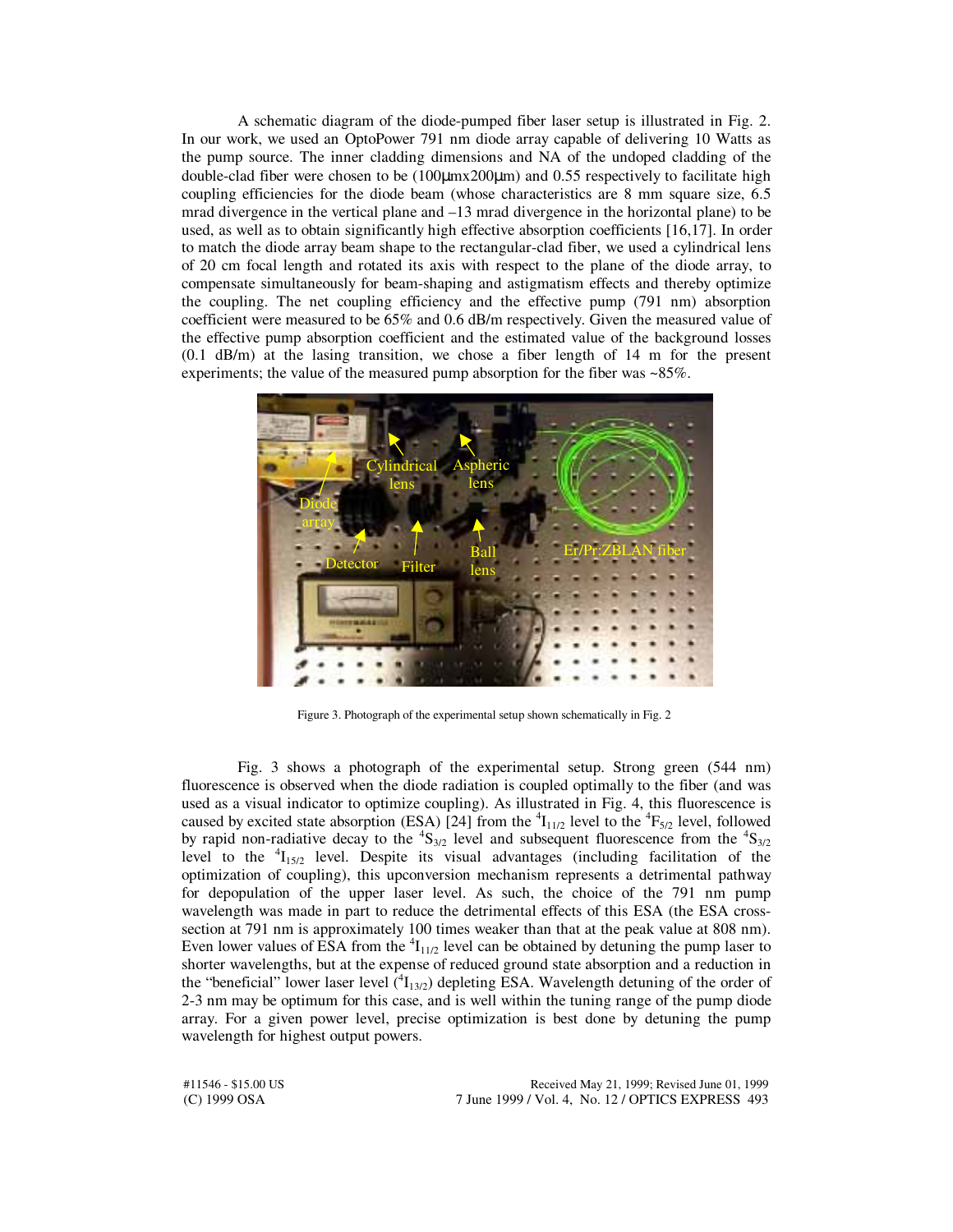

Figure 4. Role of the excited state absorption (of 791 nm) from the upper laser level  $(^{4}I_{11/2})$ in generation of green (544 nm) upconversion fluorescence in the Er-doped fiber

Because of the availability of sufficiently high pump powers and gains, we were able to achieve lasing off the 4% Fresnel reflections from the two ends of the fiber. All the data reported here corresponds to this condition. Fig. 5 shows the  $2.7 \mu m$  output power as a function of the absorbed 791 nm diode power. As seen from the above plot, the laser threshold is 330 mW and the slope efficiency is 13% with respect to the absorbed power. The linearity of the plot and the lack of any evidence of saturation at the high pump powers clearly indicates scalability to over 1 Watt power levels simply by using higher pump powers or more efficient pump coupling and pump absorption techniques.